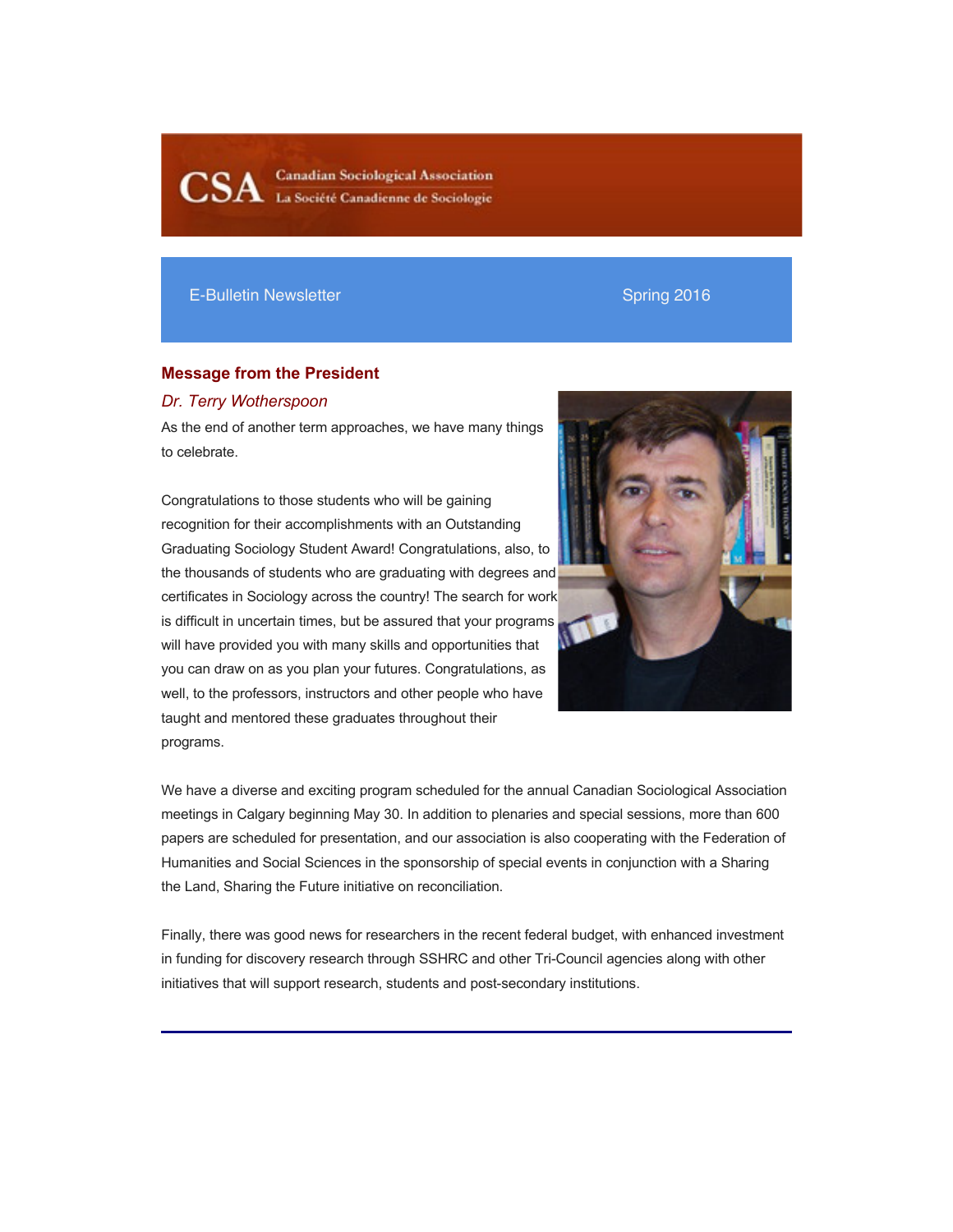# **Conference Program**

Our annual conference continues to draw hundreds of delegates from throughout Canada and abroad.

The conference website is also going through a major renovation featuring better navigation and tandem English and French content. The online program will be posted as soon as possible. Learn more about the conference



51st Annual Conference May 30 - June 3, 2016 University of Calgary





## **2016 Elections**

The 2016 Nominations Committee have compiled a slate of candidates for positions on the Executive Committee and Subcommittees. A summary of the positions and candidates can be found below.

Only CSA-SCS members in good standing may view the candidate biographies and cast their vote from April 4 to April 22, 2016.

Please contact us if you require assistance logging into the website.

Learn more

# **Award Nomination Season**

The association presents several awards each year to recognize the work of sociologists in all stages of their career.



This year's recipients will be announced shortly and we invite you to

celebrate the achievements of our colleagues during our annual Banquet and Award Ceremony to be held on May 31 at the University of Calgary.

Learn more and buy your tickets until May 9.

#### **Best Student Paper Award - deadline extended**

Students may submit their paper for consideration until April 25. Learn more